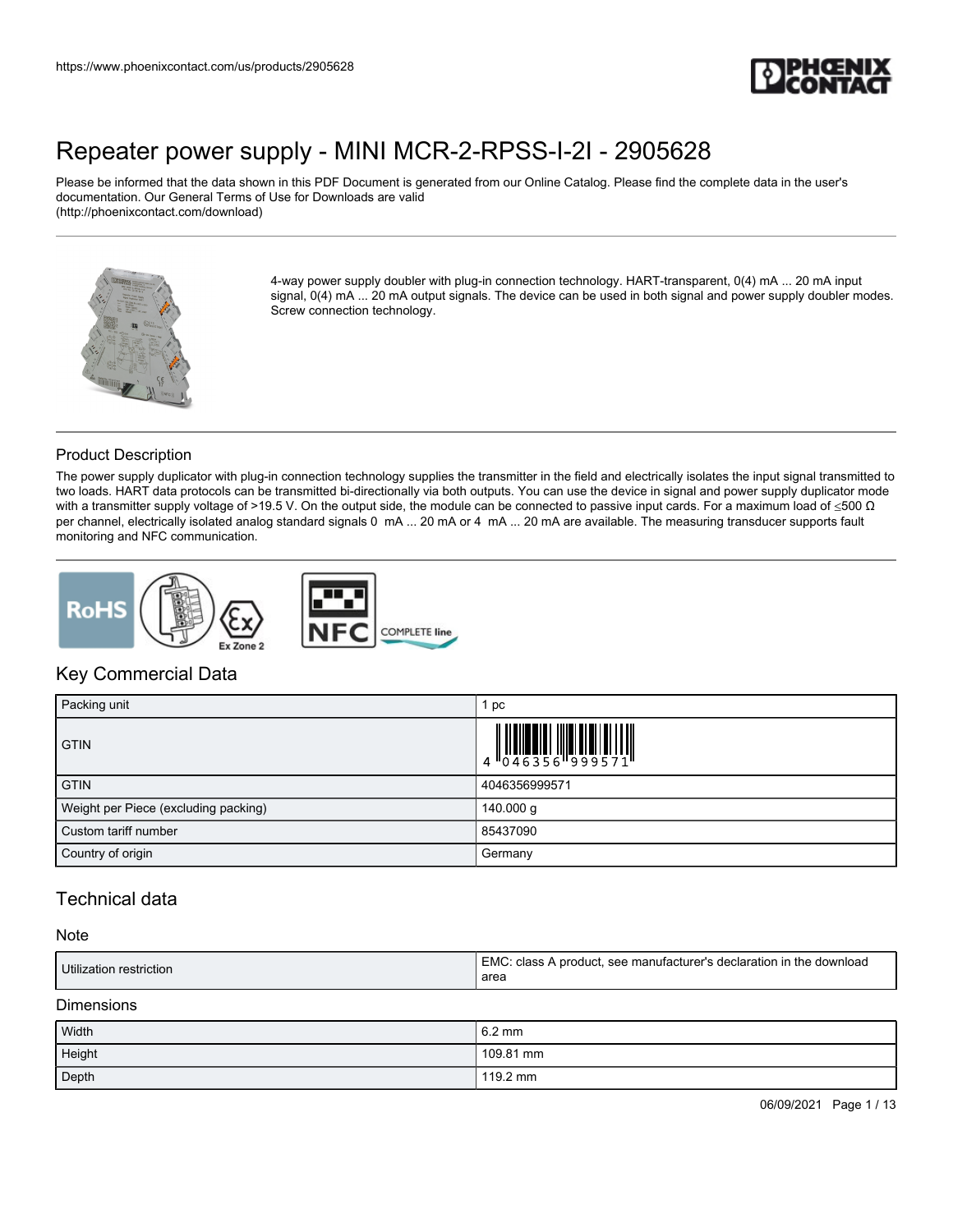

# Technical data

#### Ambient conditions

| Ambient temperature (operation)         | $-40 °C  70 °C$                                                                      |
|-----------------------------------------|--------------------------------------------------------------------------------------|
| Ambient temperature (storage/transport) | $-40 °C  85 °C$                                                                      |
| Maximum altitude                        | $< 2000 \text{ m}$                                                                   |
| Permissible humidity (operation)        | 5 %  95 % (non-condensing)                                                           |
| Degree of protection                    | IP20 (not assessed by UL)                                                            |
| Noise immunity                          | EN 61000-6-2 When being exposed to interference, there may be minimal<br>deviations. |

#### Input data

| Description of the input       | Current input (sensor circuit)                        |
|--------------------------------|-------------------------------------------------------|
| Number of inputs               |                                                       |
| Current input signal           | 4 mA  20 mA (Power supply and signal duplicator mode) |
|                                | 0 mA  20 mA (Signal duplicator mode)                  |
| Input resistance current input | $90 \Omega (+1.6 V)$                                  |
| Transmitter supply voltage     | > 19.5 V                                              |

#### Output data

| Output name                     | Current output                                        |
|---------------------------------|-------------------------------------------------------|
| Number of outputs               | 2                                                     |
| Current output signal           | 4 mA  20 mA (Power supply and signal duplicator mode) |
|                                 | 0 mA  20 mA (Signal duplicator mode)                  |
| Max. output current             | $25 \text{ mA}$                                       |
| Load/output load current output | $\leq$ 500 $\Omega$ (per channel)                     |
| Ripple                          | $<$ 20 mV <sub>pp</sub> (at 500 $\Omega$ )            |
| <b>Transmission Behavior</b>    | 1:1 to input signal                                   |

### Power supply

| Nominal supply voltage      | 24 V DC                                                                                                                                                                                                           |
|-----------------------------|-------------------------------------------------------------------------------------------------------------------------------------------------------------------------------------------------------------------|
| Supply voltage range        | 9.6 V DC  30 V DC (The DIN rail bus connector (ME 6.2 TBUS-2 1,5/5-<br>ST-3,81 GN, Order No. 2869728) can be used to bridge the supply<br>voltage. It can be snapped onto a 35 mm DIN rail according to EN 60715) |
| Typical current consumption | 40 mA (For 24 V DC and in signal duplicator mode)                                                                                                                                                                 |
|                             | 65 mA (For 24 V DC and in power supply duplicator mode)                                                                                                                                                           |
|                             | 75 mA (For 12 V DC and in signal duplicator mode)                                                                                                                                                                 |
|                             | 130 mA (For 12 V DC and in power supply duplicator mode)                                                                                                                                                          |
| Power consumption           | 1.6 W (at $I_{OUT}$ = 20 mA, 500 $\Omega$ load)                                                                                                                                                                   |

### Connection data

| Connection method | Screw connection |
|-------------------|------------------|
| Stripping length  | 10 mm            |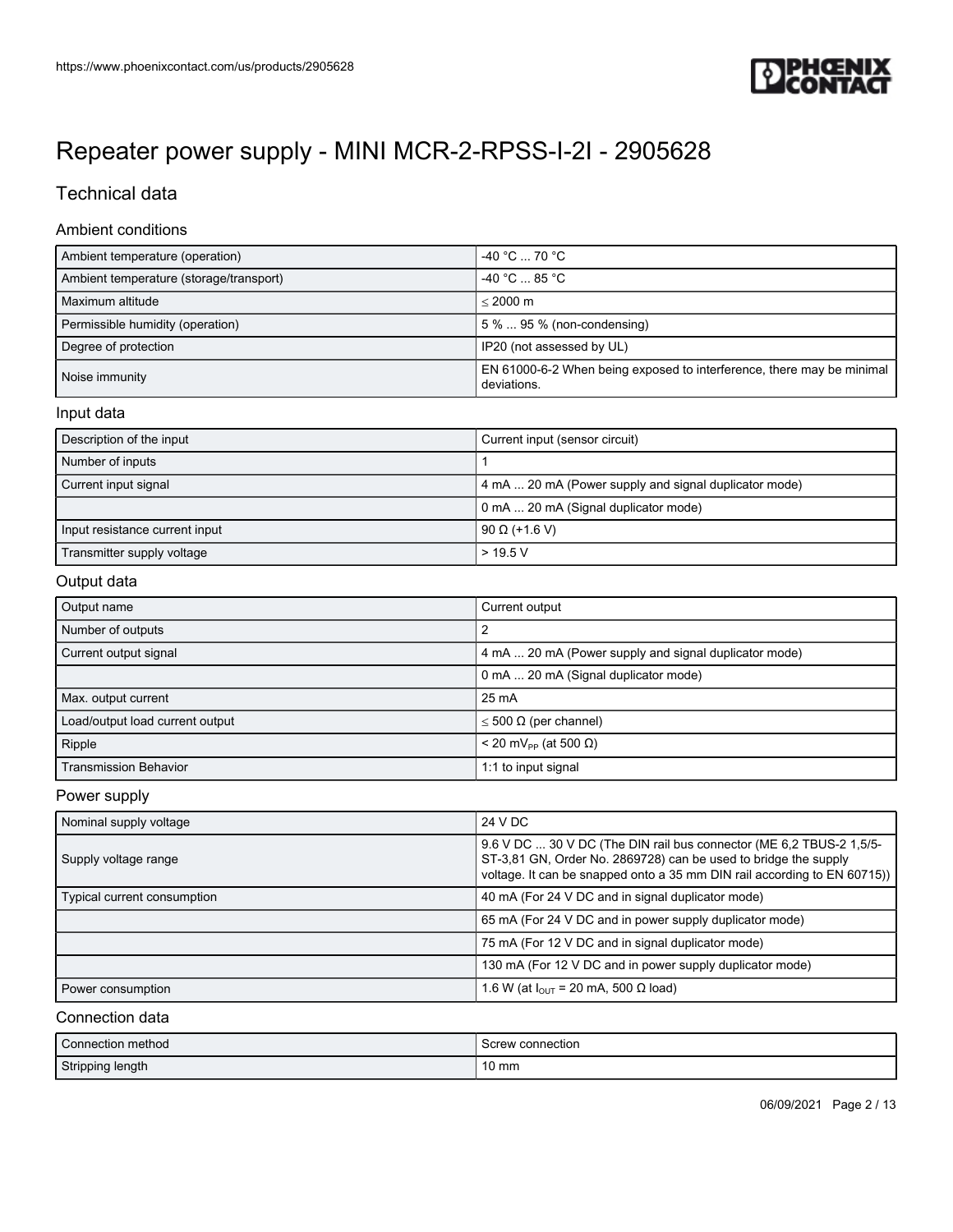

# Technical data

#### Connection data

| Screw thread                     | M3                                                                 |
|----------------------------------|--------------------------------------------------------------------|
| Conductor cross section solid    | $\vert$ 0.2 mm <sup>2</sup> 1.5 mm <sup>2</sup> (with ferrule)     |
|                                  | $\vert$ 0.14 mm <sup>2</sup> 2.5 mm <sup>2</sup> (without ferrule) |
| Conductor cross section flexible | $10.14 \text{ mm}^2 \dots 2.5 \text{ mm}^2$                        |
| Conductor cross section AWG      | 24  12 (flexible)                                                  |
| Torque                           | l 0.5 Nm  0.6 Nm .                                                 |

#### **General**

| No. of channels                                        | $\overline{2}$                                                                                                              |
|--------------------------------------------------------|-----------------------------------------------------------------------------------------------------------------------------|
| Maximum transmission error                             | 0.05 % (of final value)                                                                                                     |
| Maximum temperature coefficient                        | 0.0075 %/K                                                                                                                  |
| Limit frequency (3 dB)                                 | $> 1$ kHz (typ.)                                                                                                            |
| Step response (10-90%)                                 | $< 400 \,\mu s$ (typ.)                                                                                                      |
| Electrical isolation                                   | Reinforced insulation in accordance with IEC 61010-1                                                                        |
| Overvoltage category                                   | Ш                                                                                                                           |
| Degree of pollution                                    | $\overline{2}$                                                                                                              |
| Rated insulation voltage                               | 300 V                                                                                                                       |
| Test voltage, input/output/supply                      | 3 kV (50 Hz, 1 min.)                                                                                                        |
| Electromagnetic compatibility                          | Conformance with EMC directive                                                                                              |
| Noise emission                                         | EN 61000-6-4                                                                                                                |
| Noise immunity                                         | EN 61000-6-2 When being exposed to interference, there may be minimal<br>deviations.                                        |
| Color                                                  | gray                                                                                                                        |
| Housing material                                       | PBT                                                                                                                         |
| Mounting position                                      | any                                                                                                                         |
| Assembly instructions                                  | The T connector can be used to bridge the supply voltage. It can be<br>snapped onto a 35 mm DIN rail according to EN 60715. |
| Fire protection for rail vehicles (DIN EN 45545-2) R22 | $HL$ 1 - $HL$ 2                                                                                                             |
| Fire protection for rail vehicles (DIN EN 45545-2) R23 | $HL$ 1 - $HL$ 2                                                                                                             |
| Fire protection for rail vehicles (DIN EN 45545-2) R24 | <b>HL 1 - HL 2</b>                                                                                                          |

## Data communication (bypass)

|  | (3 dB)<br>Limit free<br>.1021<br>arean e | kHz<br>apr<br>u^. |
|--|------------------------------------------|-------------------|
|--|------------------------------------------|-------------------|

### EMC data

| Designation           | Electromagnetic RF field |
|-----------------------|--------------------------|
| Standards/regulations | EN 61000-4-3             |
| Designation           | Fast transients (burst)  |
| Standards/regulations | EN 61000-4-4             |
| Designation           | Conducted interferences  |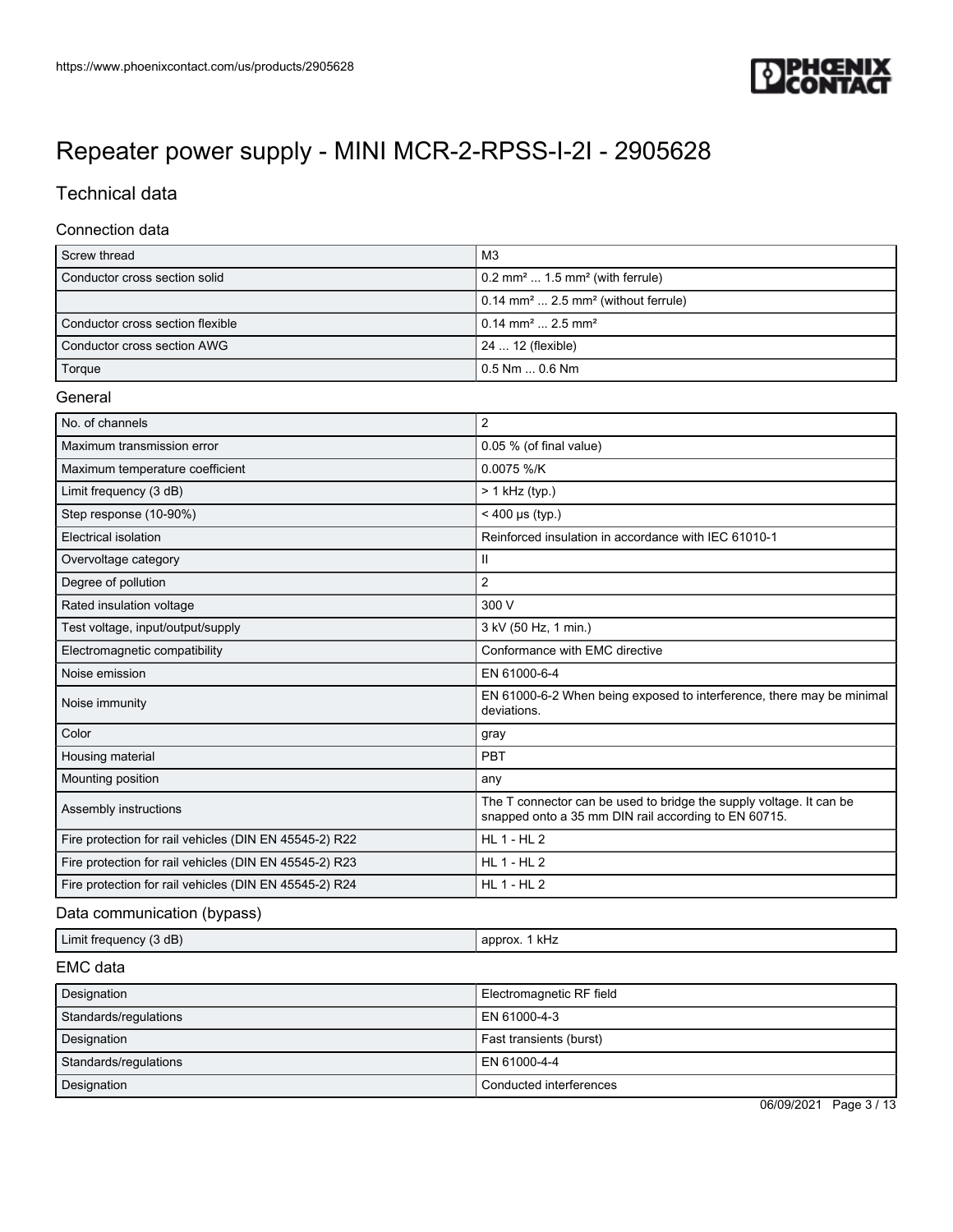

# Technical data

EMC data

| Standards/regulations            | EN 61000-4-6                                         |
|----------------------------------|------------------------------------------------------|
| <b>Standards and Regulations</b> |                                                      |
| Electromagnetic compatibility    | Conformance with EMC directive                       |
| Noise emission                   | EN 61000-6-4                                         |
| Standards/regulations            | EN 61000-4-2                                         |
| Designation                      | Electromagnetic RF field                             |
| Standards/regulations            | EN 61000-4-3                                         |
|                                  | EN 61000-4-4                                         |
|                                  | EN 61000-4-5                                         |
| Designation                      | Conducted interferences                              |
| Standards/regulations            | EN 61000-4-6                                         |
| Designation                      | <b>GB Standard</b>                                   |
| Standards/regulations            | GB 3836.1                                            |
|                                  | GB 3836.4                                            |
|                                  | GB 3836.8                                            |
| Electrical isolation             | Reinforced insulation in accordance with IEC 61010-1 |

### Conformance/approvals

| Designation    | <b>CE</b>                             |
|----------------|---------------------------------------|
| Certificate    | CE-compliant                          |
| Designation    | <b>ATEX</b>                           |
| Identification | # II 3 G Ex ec ic IIC T4 Gc           |
| Certificate    | <b>BVS 19 ATEX E 047 X</b>            |
| Designation    | <b>IECEX</b>                          |
| Identification | Ex ec ic IIC T4 Gc                    |
| Certificate    | <b>IECEx BVS 19.0041X</b>             |
| Designation    | CCC / China-Ex                        |
| Identification | Ex nA ic IIC T4 Gc                    |
| Designation    | UL, USA/Canada                        |
| Identification | UL 508 Listed                         |
|                | Class I, Div. 2, Groups A, B, C, D T5 |
|                | Class I, Zone 2, Group IIC T5         |
| Designation    | Shipbuilding approval                 |
| Certificate    | DNV GL TAA000021E                     |
| Temperature    | B                                     |
| Humidity       | B                                     |
| Vibration      | A                                     |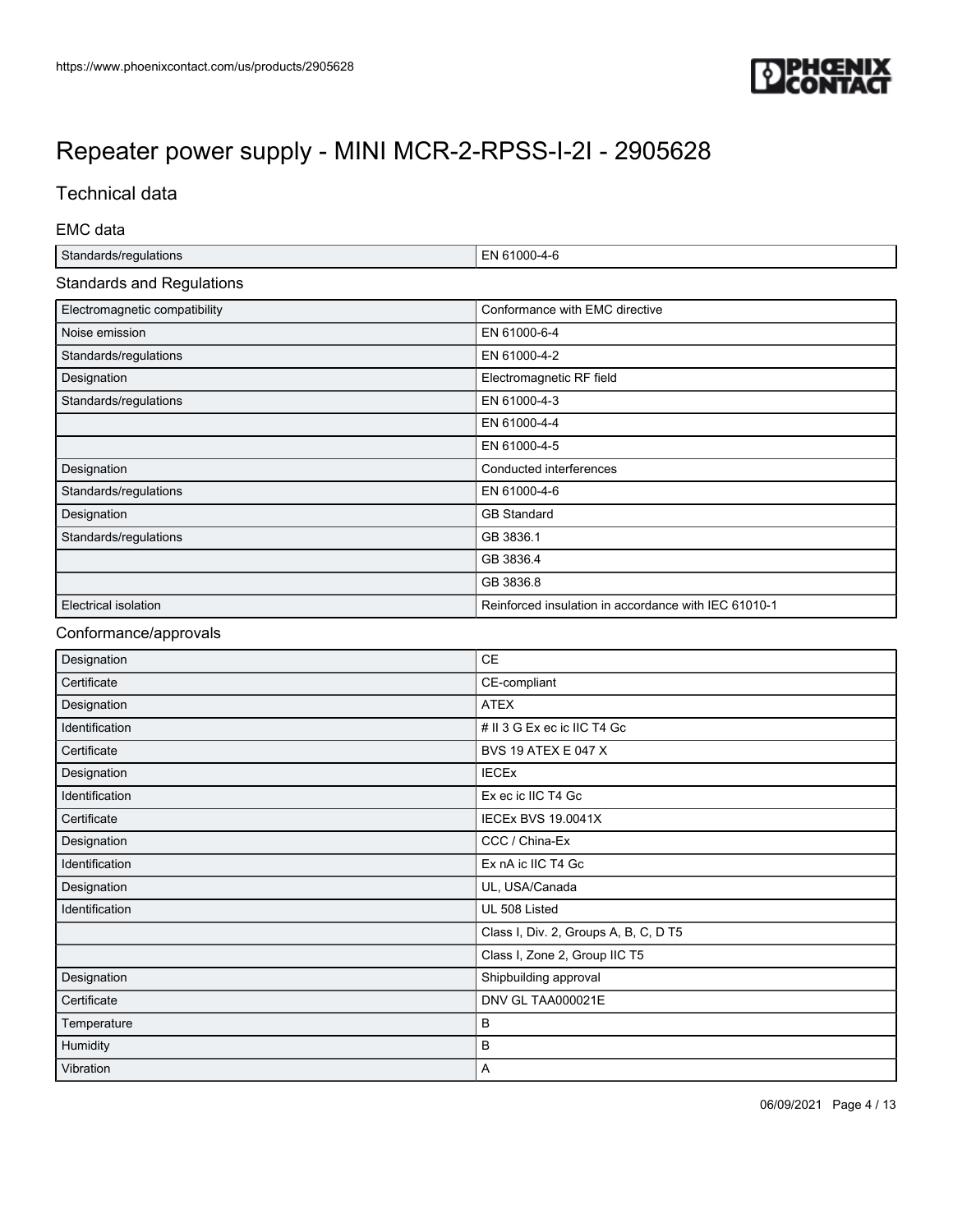

# Technical data

#### Conformance/approvals

| https://www.phoenixcontact.com/us/products/2905628                                                                                                                        | <b>TEPHŒNIX</b><br>LONTACT                                                                                               |
|---------------------------------------------------------------------------------------------------------------------------------------------------------------------------|--------------------------------------------------------------------------------------------------------------------------|
| Repeater power supply - MINI MCR-2-RPSS-I-2I - 2905628                                                                                                                    |                                                                                                                          |
| Technical data                                                                                                                                                            |                                                                                                                          |
| Conformance/approvals                                                                                                                                                     |                                                                                                                          |
| ${\sf EMC}$                                                                                                                                                               | $\mathsf{A}$<br>Required protection according to the Rules shall be provided upon                                        |
| Enclosure                                                                                                                                                                 | installation on board                                                                                                    |
| <b>Environmental Product Compliance</b><br><b>REACH SVHC</b>                                                                                                              | Lead 7439-92-1                                                                                                           |
| China RoHS                                                                                                                                                                | Environmentally Friendly Use Period = 50 years<br>For details about hazardous substances go to tab "Downloads", Category |
|                                                                                                                                                                           | "Manufacturer's declaration"                                                                                             |
| Drawings                                                                                                                                                                  |                                                                                                                          |
| Block diagram<br>$OUT()^*$<br>$IN -②$<br>PLC / DCS<br>Sensor / Field                                                                                                      | Pictogram                                                                                                                |
| <u>- १५</u><br>- अस<br>PWR $IN_{\ell}$                                                                                                                                    |                                                                                                                          |
| $\begin{pmatrix} 6 \\ -1 \\ 0 \end{pmatrix}$<br>PWR OUT+<br>OUT 1 H<br>2-wire<br>$/IN -$<br>$\overline{\text{out}}$<br><b>PINI-/INLES</b><br>OUT 1 I-<br>$T I + \lambda $ |                                                                                                                          |
|                                                                                                                                                                           | $\bigoplus$ out1                                                                                                         |
| இ <del>ழு</del><br>∕ியா்<br>$PWR_{+}$<br>$\sqrt{\frac{4}{\text{out }2}}$<br>PWR-<br>$\overline{\mathbb{C}}$<br>뛦<br>$\begin{bmatrix} 3 \\ \text{pas.} \\ 0 \end{bmatrix}$ | POWER 40<br>O OUT2<br>$IN - $<br>FM <sub>POWER</sub>                                                                     |

| <b>REACH SVHC</b> | Lead 7439-92-1                                                                                           |
|-------------------|----------------------------------------------------------------------------------------------------------|
| China RoHS        | Environmentally Friendly Use Period = 50 years                                                           |
|                   | For details about hazardous substances go to tab "Downloads", Category<br>l "Manufacturer's declaration" |

## **Drawings**





## **Classifications**

#### eCl@ss

| eCl@ss 10.0.1 | 27210120 |
|---------------|----------|
| eCl@ss 11.0   | 27210120 |
| eCl@ss 4.0    | 27210100 |
| eCl@ss 4.1    | 27210100 |
| eCl@ss 5.0    | 27210100 |
| eCl@ss 5.1    | 27210100 |
| eCl@ss 6.0    | 27210100 |
| eCl@ss 7.0    | 27210120 |
| eCl@ss 9.0    | 27210120 |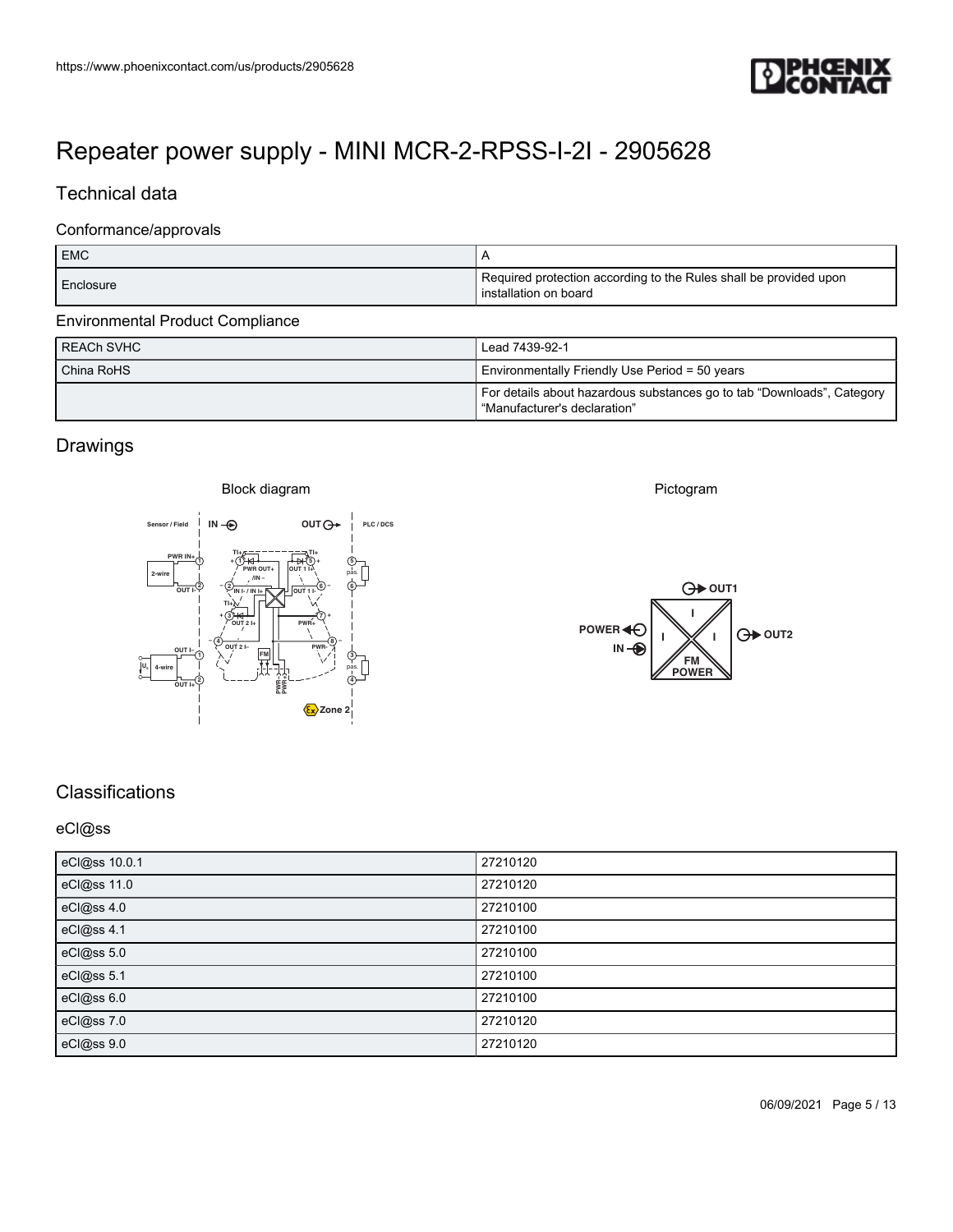

## **Classifications**

#### ETIM

| ETIM 4.0        | EC002653 |
|-----------------|----------|
| <b>ETIM 6.0</b> | EC002653 |
| ETIM 7.0        | EC002653 |

## Approvals

#### Approvals

#### Approvals

UL Listed / cUL Listed / DNV GL / EAC / CCC / cULus Listed

#### Ex Approvals

UL Listed / cUL Listed / IECEx / ATEX / cULus Listed

### Approval details

| <b>UL Listed</b> | <b>(UL)</b><br>LISTED                                     | http://database.ul.com/cgi-bin/XYV/template/LISEXT/1FRAME/index.htm | FILE E 238705        |
|------------------|-----------------------------------------------------------|---------------------------------------------------------------------|----------------------|
|                  |                                                           |                                                                     |                      |
| cUL Listed       | (VL)<br>LISTEI                                            | http://database.ul.com/cgi-bin/XYV/template/LISEXT/1FRAME/index.htm | FILE E 238705        |
|                  |                                                           |                                                                     |                      |
| DNV GL           | $\frac{1}{\text{DNV}\cdot\text{GL}}$<br><b>NVGL COM/A</b> | https://approvalfinder.dnvgl.com/                                   | TAA000021E           |
|                  |                                                           |                                                                     |                      |
| EAC              | FAT                                                       |                                                                     | RU*DE.*08.B.01608/19 |
|                  |                                                           |                                                                     |                      |
| CCC              |                                                           |                                                                     | 2021322303003858     |

06/09/2021 Page 6 / 13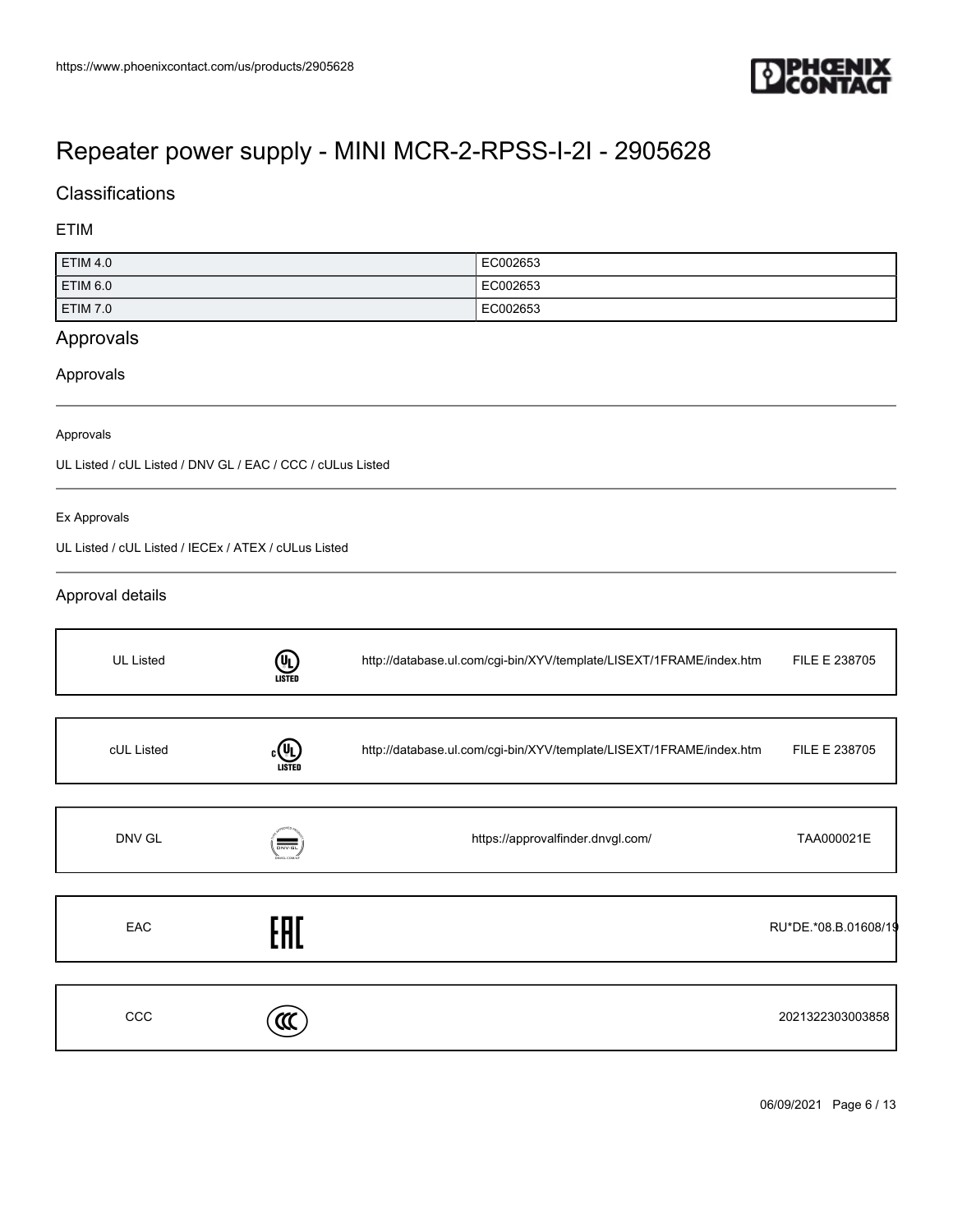

### Approvals

cULus Listed **c**<sup>(U</sup>L) us



### Accessories

Accessories

Communication module

Communication module - MINI MCR-2-V8-MOD-RTU - 2905634



Eight MINI Analog Pro signal conditioners and measuring transducers can be quickly and easily integrated into a Modbus/RTU network via a communication adapter.

Communication module - MINI MCR-2-V8-MOD-TCP - 2905635



Eight MINI Analog Pro signal conditioners and measuring transducers can be quickly and easily integrated into a Modbus/TCP network via a communication adapter.

Communication module - MINI MCR-2-V8-PB-DP - 2905636



Eight MINI Analog Pro signal conditioners and measuring transducers can be quickly and easily integrated into a PROFIBUS DP network via a communication adapter.

Device marking

Marker for end clamp - UCT-EM (30X5) - 0801505



Marker for end clamp, Sheet, white, unlabeled, can be labeled with: TOPMARK NEO, TOPMARK LASER, BLUEMARK ID COLOR, BLUEMARK ID, BLUEMARK CLED, THERMOMARK PRIME, THERMOMARK CARD 2.0, THERMOMARK CARD, mounting type: snapped into marker carrier, lettering field size: 30 x 5 mm, Number of individual labels: 24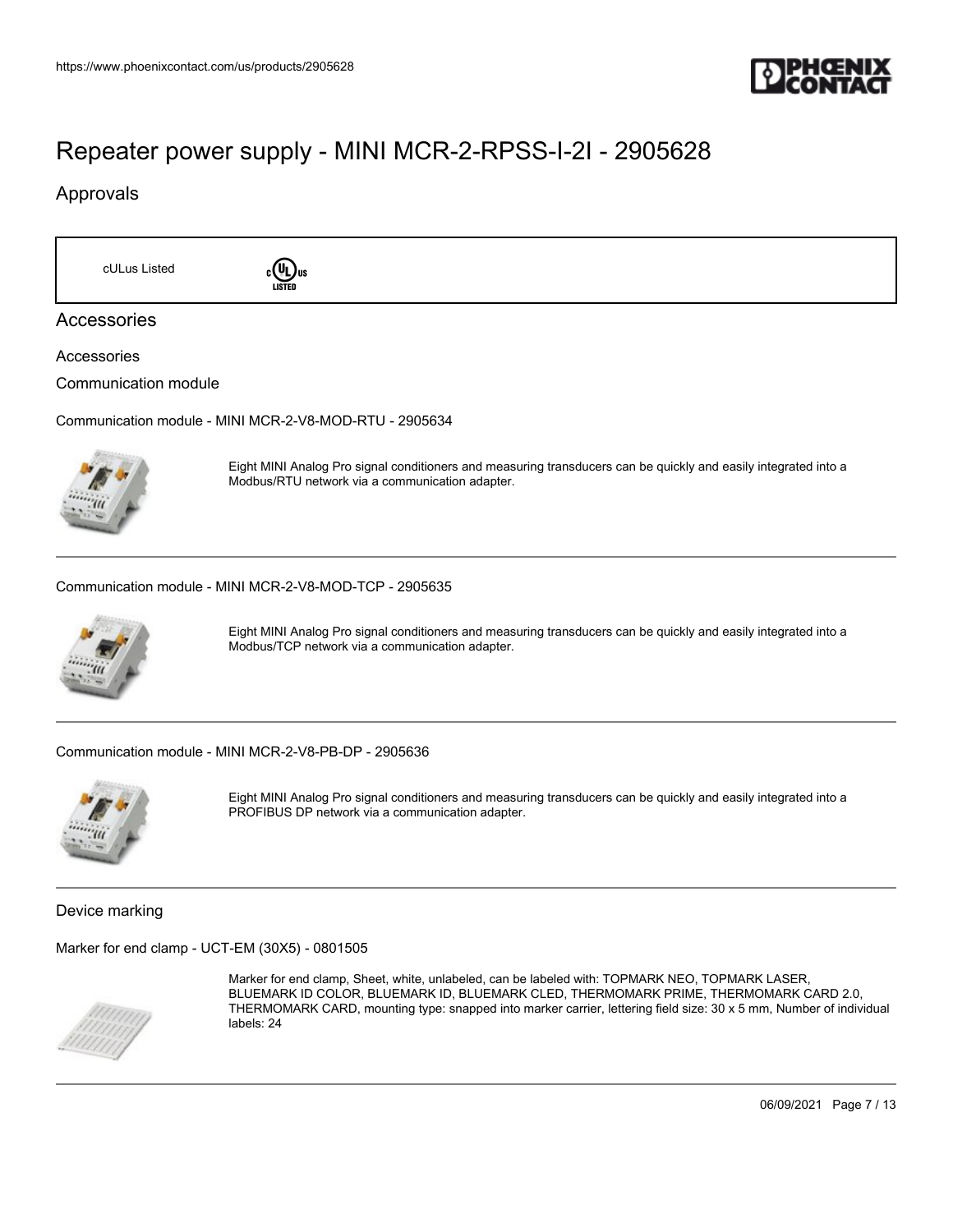

### **Accessories**

Plastic label - UC-EMLP (15X5) - 0819301



Plastic label, Sheet, white, unlabeled, can be labeled with: BLUEMARK ID COLOR, BLUEMARK ID, BLUEMARK CLED, PLOTMARK, CMS-P1-PLOTTER, mounting type: adhesive, lettering field size: 15 x 5 mm, Number of individual labels: 10

Plastic label - UC-EMLP (15X5) YE - 0822615



Plastic label, Sheet, yellow, unlabeled, can be labeled with: BLUEMARK ID COLOR, BLUEMARK ID, BLUEMARK CLED, PLOTMARK, CMS-P1-PLOTTER, mounting type: adhesive, lettering field size: 15 x 5 mm, Number of individual labels: 10

Plastic label - UC-EMLP (15X5) SR - 0828095



Plastic label, Sheet, silver, unlabeled, can be labeled with: BLUEMARK ID COLOR, BLUEMARK ID, BLUEMARK CLED, PLOTMARK, CMS-P1-PLOTTER, mounting type: adhesive, lettering field size: 15 x 5 mm, Number of individual labels: 10

Plastic label - US-EMLP (15X5) - 0828790



Plastic label, Card, white, unlabeled, can be labeled with: BLUEMARK ID COLOR, BLUEMARK ID, THERMOMARK PRIME, THERMOMARK CARD 2.0, THERMOMARK CARD, mounting type: adhesive, lettering field size: 15 x 5 mm, Number of individual labels: 189

Plastic label - US-EMLP (15X5) YE - 0828873



Plastic label, Card, yellow, unlabeled, can be labeled with: BLUEMARK ID COLOR, BLUEMARK ID, THERMOMARK PRIME, THERMOMARK CARD 2.0, THERMOMARK CARD, mounting type: adhesive, lettering field size: 15 x 5 mm, Number of individual labels: 189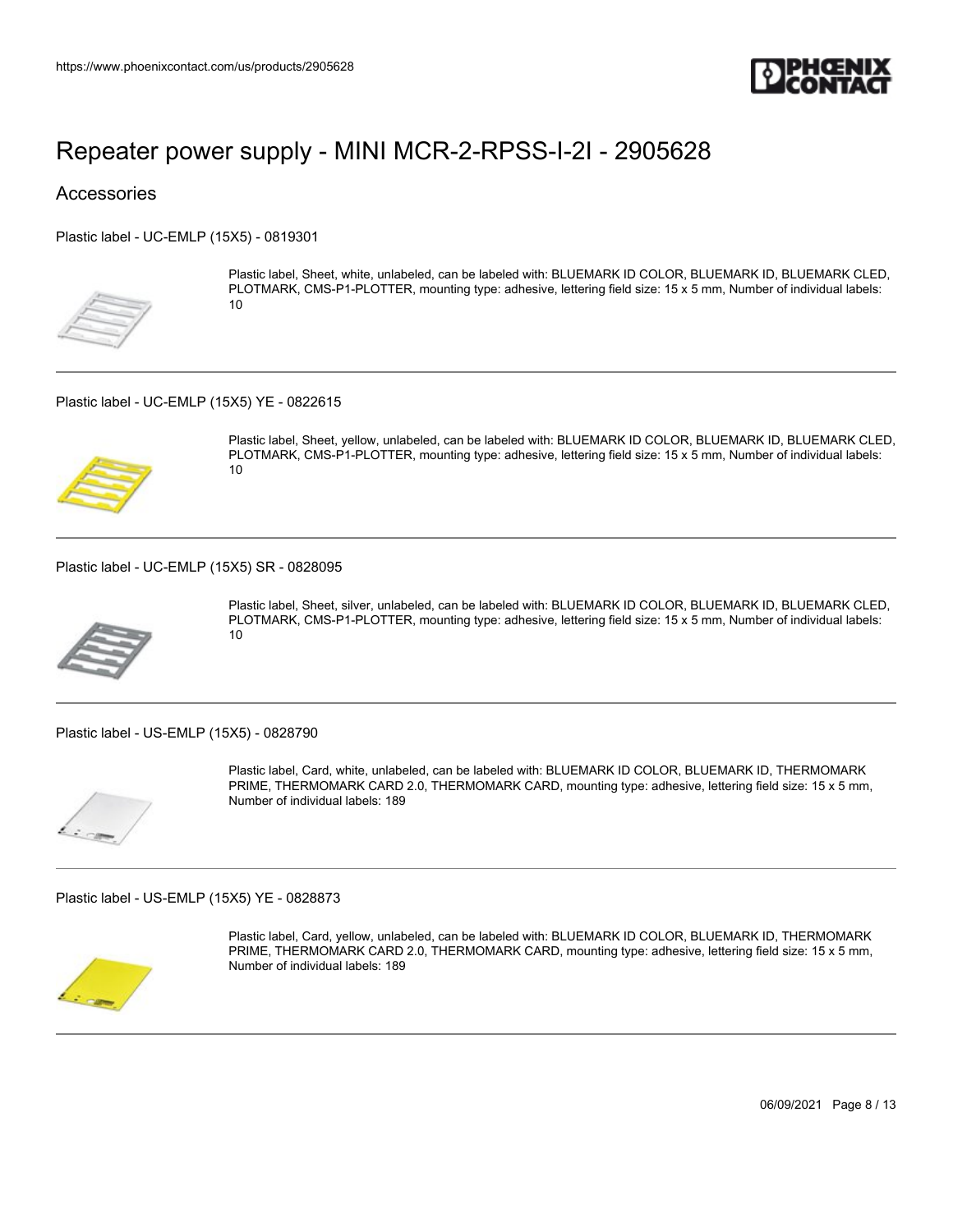

### **Accessories**

Plastic label - US-EMLP (15X5) SR - 0828874



Plastic label, Card, silver, unlabeled, can be labeled with: BLUEMARK ID COLOR, BLUEMARK ID, THERMOMARK PRIME, THERMOMARK CARD 2.0, THERMOMARK CARD, mounting type: adhesive, lettering field size: 15 x 5 mm, Number of individual labels: 189

#### Marker for end clamp - UCT-EM (30X5) YE - 0830340



Marker for end clamp, Sheet, yellow, unlabeled, can be labeled with: TOPMARK NEO, TOPMARK LASER, BLUEMARK ID COLOR, BLUEMARK ID, BLUEMARK CLED, THERMOMARK PRIME, THERMOMARK CARD 2.0, THERMOMARK CARD, mounting type: snapped into marker carrier, lettering field size: 30 x 5 mm, Number of individual labels: 24

#### DIN rail connector

DIN rail bus connectors - ME 6,2 TBUS-2 1,5/5-ST-3,81 GY - 2695439



DIN rail connector (TBUS), 5-pos., for bridging the supply voltage, can be snapped onto NS 35/... DIN rails according to EN 60715

DIN rail bus connectors - ME 6,2 TBUS-2 1,5/5-ST-3,81 GN - 2869728



DIN rail connector for DIN rail mounting. Universal for TBUS housing. Gold-plated contacts, 5-pos.

Evaluation unit

Monitoring module - MINI MCR-2-FM-RC - 2904504



Fault monitoring module with plug-in connection technology for evaluating and reporting group errors from the FM system and for monitoring the supply voltages. Error message via N/C contact. Screw connection technology, standard configuration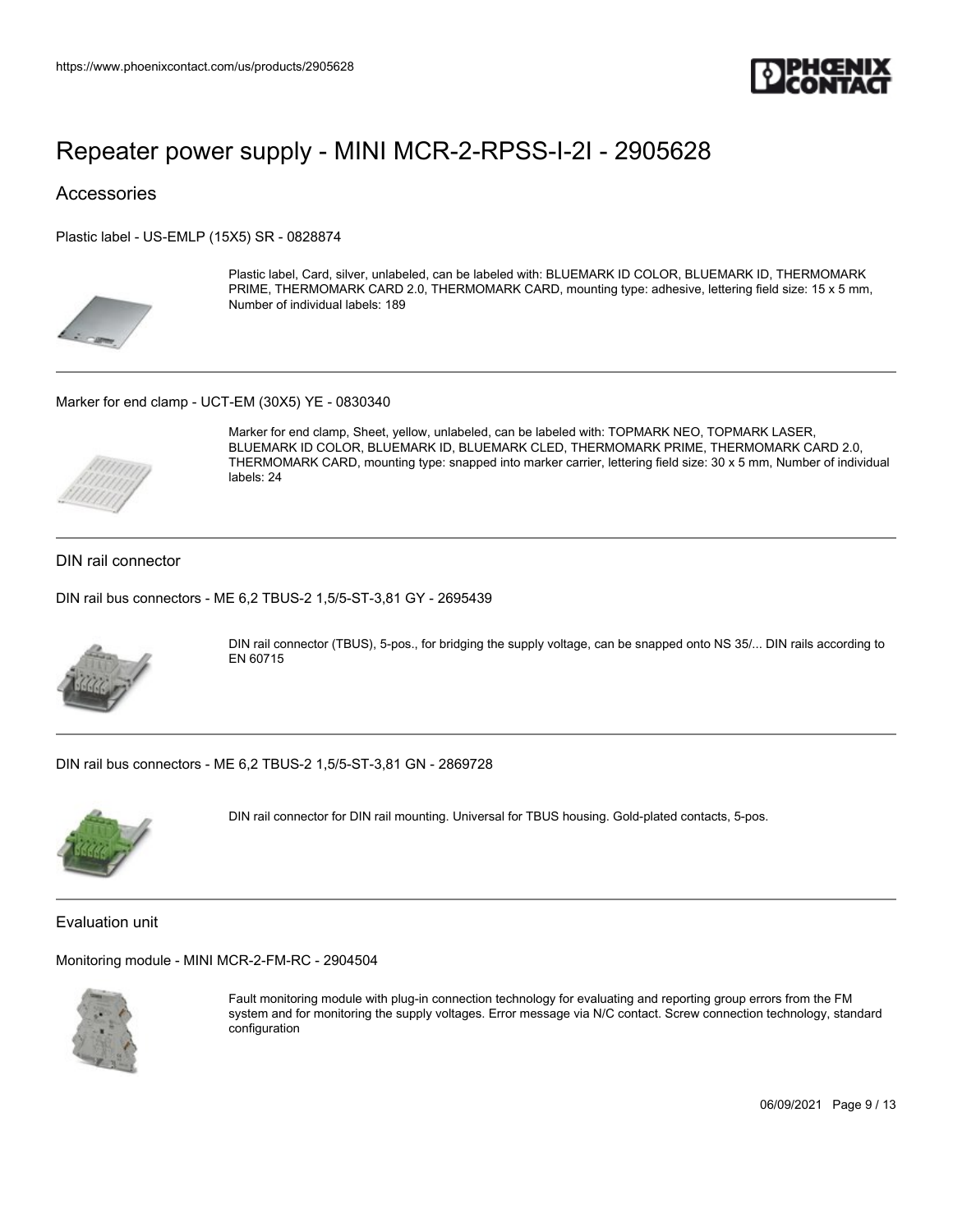

### **Accessories**

Monitoring module - MINI MCR-2-FM-RC-PT - 2904508



Fault monitoring module with plug-in connection technology for evaluating and reporting group errors from the FM system and for monitoring the supply voltages. Error message via N/C contact. Push-in connection technology, standard configuration

#### Labeled device marker

Marker for end clamp - UCT-EM (30X5) CUS - 0801589

Marker for end clamp, can be ordered: by sheet, white, labeled according to customer specifications, mounting type: snapped into marker carrier, lettering field size: 30 x 5 mm, Number of individual labels: 24

Plastic label - UC-EMLP (15X5) CUS - 0824550



Plastic label, can be ordered: by sheet, white, labeled according to customer specifications, mounting type: adhesive, lettering field size: 15 x 5 mm

Plastic label - UC-EMLP (15X5) YE CUS - 0824551



Plastic label, can be ordered: by sheet, yellow, labeled according to customer specifications, mounting type: adhesive, lettering field size: 15 x 5 mm

Plastic label - UC-EMLP (15X5) SR CUS - 0828099



Plastic label, can be ordered: by sheet, silver, labeled according to customer specifications, mounting type: adhesive, lettering field size: 15 x 5 mm, Number of individual labels: 10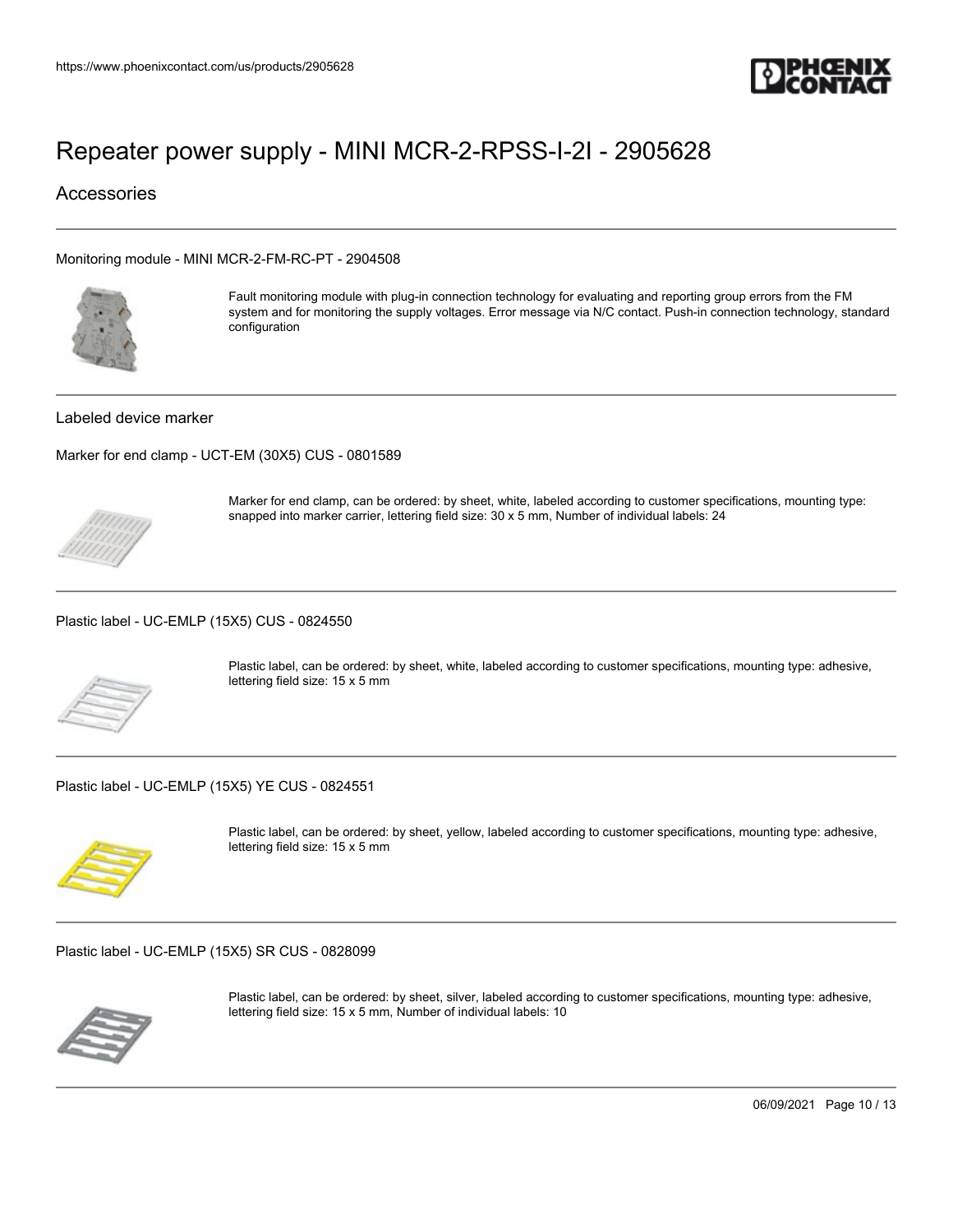

### **Accessories**

Plastic label - US-EMLP (15X5) CUS - 0830076



Plastic label, can be ordered: by card, white, labeled according to customer specifications, mounting type: adhesive, lettering field size: 15 x 5 mm, Number of individual labels: 189

Plastic label - US-EMLP (15X5) YE CUS - 0830077



Plastic label, can be ordered: by card, yellow, labeled according to customer specifications, mounting type: adhesive, lettering field size: 15 x 5 mm, Number of individual labels: 189

Plastic label - US-EMLP (15X5) SR CUS - 0830078



Plastic label, can be ordered: by card, silver, labeled according to customer specifications, mounting type: adhesive, lettering field size: 15 x 5 mm, Number of individual labels: 189

Marker for end clamp - UCT-EM (30X5) YE CUS - 0830348



Marker for end clamp, can be ordered: by sheet, yellow, labeled according to customer specifications, mounting type: snapped into marker carrier, lettering field size: 30 x 5 mm, Number of individual labels: 24

Power module

Power terminal block - MINI MCR-2-PTB - 2902066



Power terminal with plug-in connection technology for delivering the supply voltage to the DIN rail connector. Monitoring of the supply voltages in combination with the fault monitoring module. Screw connection technology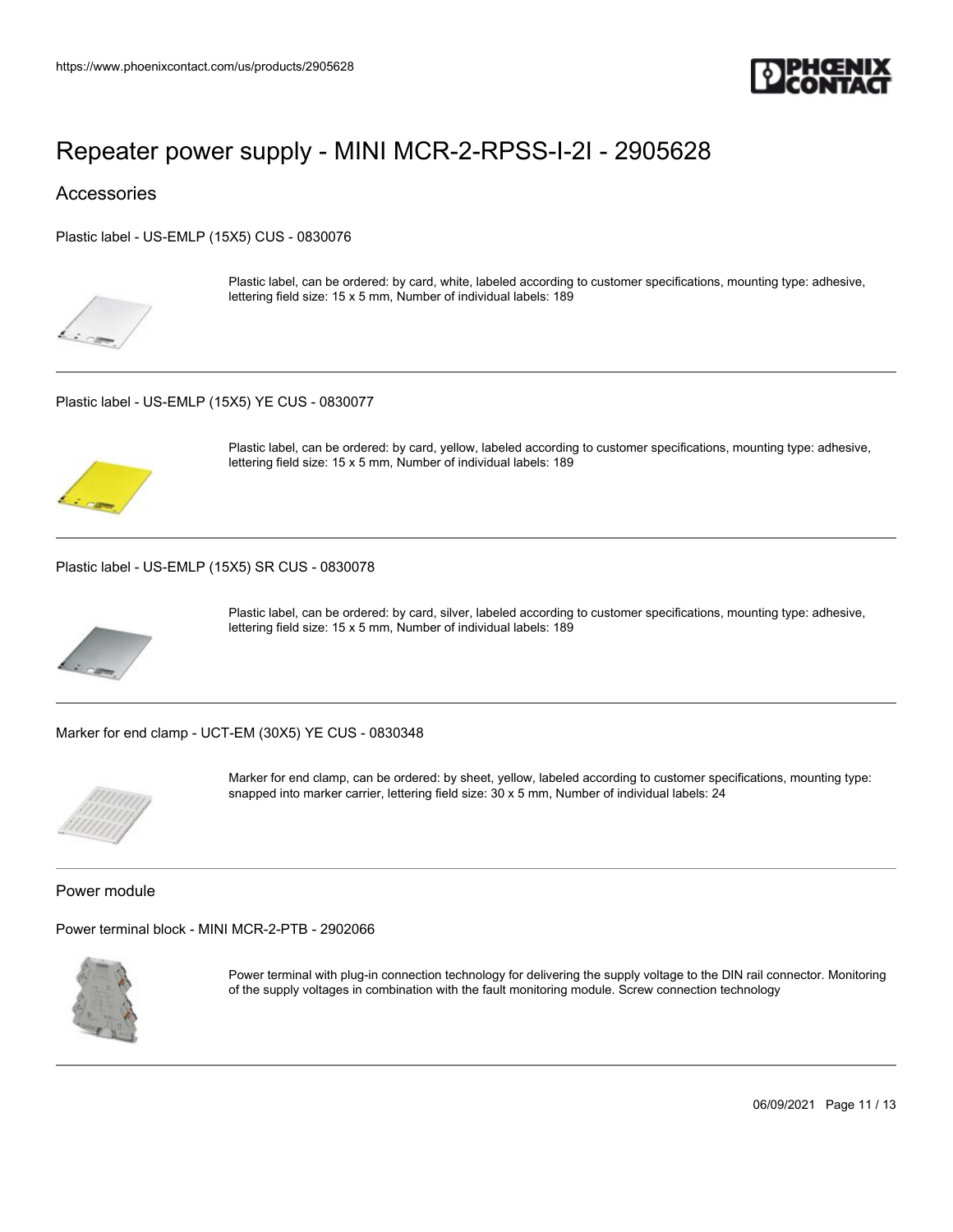

### Accessories

Power terminal block - MINI MCR-2-PTB-PT - 2902067



Power terminal with plug-in connection technology for delivering the supply voltage to the DIN rail connector. Monitoring of the supply voltages in combination with the fault monitoring module. Push-in connection technology

Power supply

Power supply unit - MINI-PS-100-240AC/24DC/1.5/EX - 2866653



Primary-switched power supply MINI POWER for DIN rail mounting, input: 1-phase, output: 24 V DC/1,5 A, for the potentially explosive area

Power supply unit - MINI-SYS-PS-100-240AC/24DC/1.5 - 2866983



Primary-switched MINI POWER supply for DIN rail mounting, input: 1-phase, output: 24 V DC/1.5 A

Programming cable

Cable adapter - GW HART USB MODEM - 1003824



USB HART modem cable for communication between a PC and HART devices, cable length: 1m.

System adapter